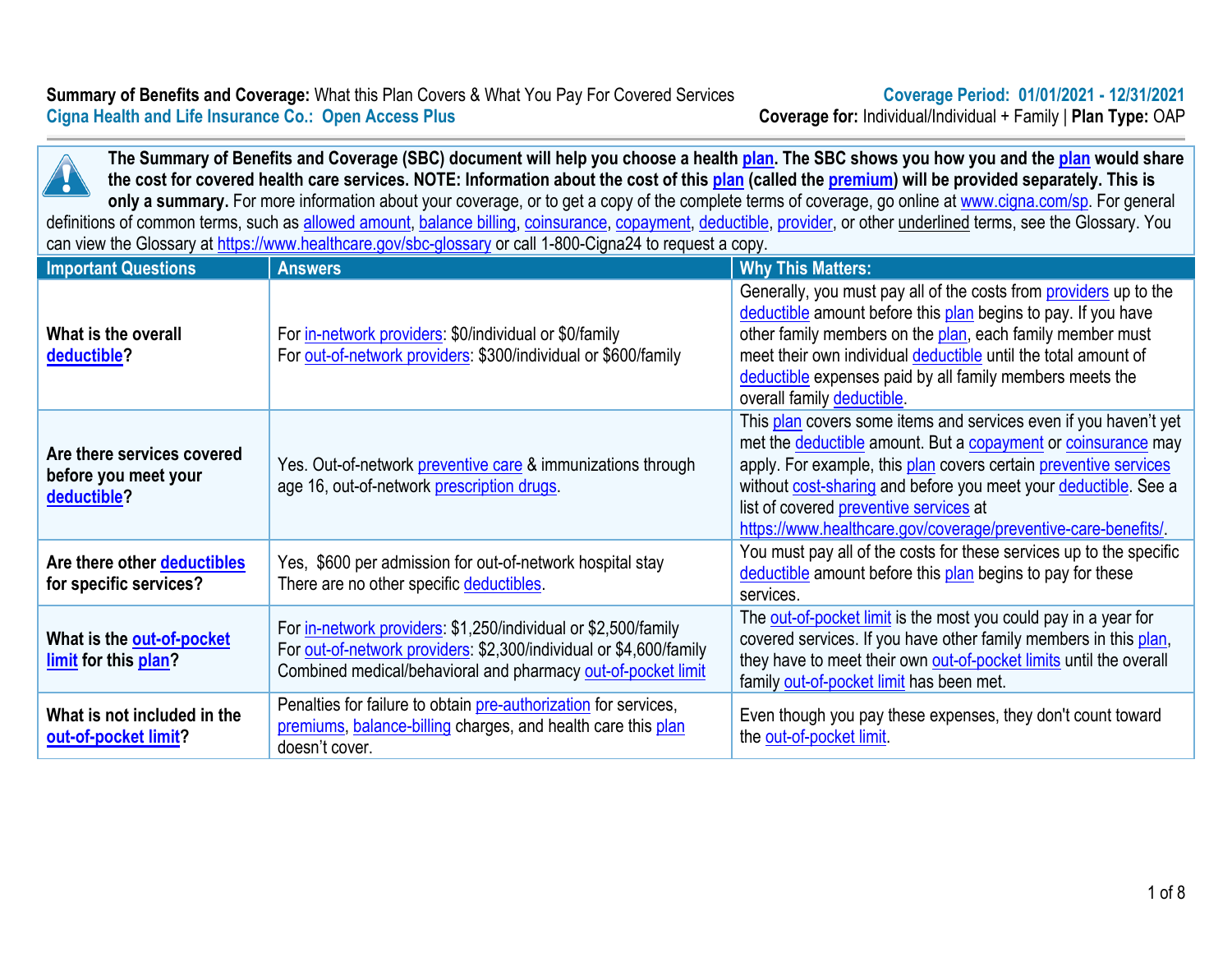| <b>Important Questions</b>                          | <b>Answers</b>                                                                   | <b>Why This Matters:</b>                                                                                                                                                                                                                                                                                                                                                                                                                                                                 |
|-----------------------------------------------------|----------------------------------------------------------------------------------|------------------------------------------------------------------------------------------------------------------------------------------------------------------------------------------------------------------------------------------------------------------------------------------------------------------------------------------------------------------------------------------------------------------------------------------------------------------------------------------|
| Will you pay less if you use a<br>network provider? | Yes. See www.cigna.com or call 1-800-Cigna24 for a list of<br>network providers. | This plan uses a provider network. You will pay less if you use a<br>provider in the plan's network. You will pay the most if you use an<br>out-of-network provider, and you might receive a bill from a<br>provider for the difference between the provider's charge and<br>what your plan pays (balance billing). Be aware your network<br>provider might use an out-of-network provider for some services<br>(such as lab work). Check with your provider before you get<br>services. |
| Do you need a referral to see<br>a specialist?      | No.                                                                              | You can see the specialist you choose without a referral.                                                                                                                                                                                                                                                                                                                                                                                                                                |

| All copayment and coinsurance costs shown in this chart are after your deductible has been met, if a deductible applies. |                                                     |                                                                                                                                        |                                                                                                                                                                                                                                  |                                                                                                                                                                                                                                                                                                                                                                 |                              |
|--------------------------------------------------------------------------------------------------------------------------|-----------------------------------------------------|----------------------------------------------------------------------------------------------------------------------------------------|----------------------------------------------------------------------------------------------------------------------------------------------------------------------------------------------------------------------------------|-----------------------------------------------------------------------------------------------------------------------------------------------------------------------------------------------------------------------------------------------------------------------------------------------------------------------------------------------------------------|------------------------------|
| <b>Common</b>                                                                                                            |                                                     | <b>What You Will Pay</b>                                                                                                               |                                                                                                                                                                                                                                  | <b>Limitations, Exceptions, &amp; Other</b>                                                                                                                                                                                                                                                                                                                     |                              |
| <b>Medical Event</b>                                                                                                     |                                                     | <b>Services You May Need</b>                                                                                                           | <b>In-Network Provider</b><br>(You will pay the least)                                                                                                                                                                           | <b>Out-of-Network Provider</b><br>(You will pay the most)                                                                                                                                                                                                                                                                                                       | <b>Important Information</b> |
|                                                                                                                          | Primary care visit to treat an<br>injury or illness | \$20 copay/visit                                                                                                                       | 20% coinsurance                                                                                                                                                                                                                  | None                                                                                                                                                                                                                                                                                                                                                            |                              |
|                                                                                                                          | <b>Specialist visit</b>                             | \$30 copay/visit                                                                                                                       | 20% coinsurance                                                                                                                                                                                                                  | None                                                                                                                                                                                                                                                                                                                                                            |                              |
| If you visit a health care<br>provider's office or clinic                                                                | Preventive care/ screening/<br>immunization         | No charge/visit<br>No charge/visit<br>No charge/screening<br>No charge/screening<br>No charge/immunizations<br>No charge/immunizations | 20% coinsurance/visit**<br>20% coinsurance/visit<br>20% coinsurance/ screening**<br>20% coinsurance/ screening<br>20% coinsurance/<br>immunizations**<br>20% coinsurance/<br>immunizations<br><b>**Deductible does not apply</b> | Coverage birth through age 16<br>Coverage age 17 and older<br>Coverage birth through age 16<br>Coverage age 17 and older<br>Coverage birth through age 16<br>Coverage age 17 and older<br>You may have to pay for services that<br>aren't preventive. Ask your provider if<br>the services needed are preventive.<br>Then check what your plan will pay<br>for. |                              |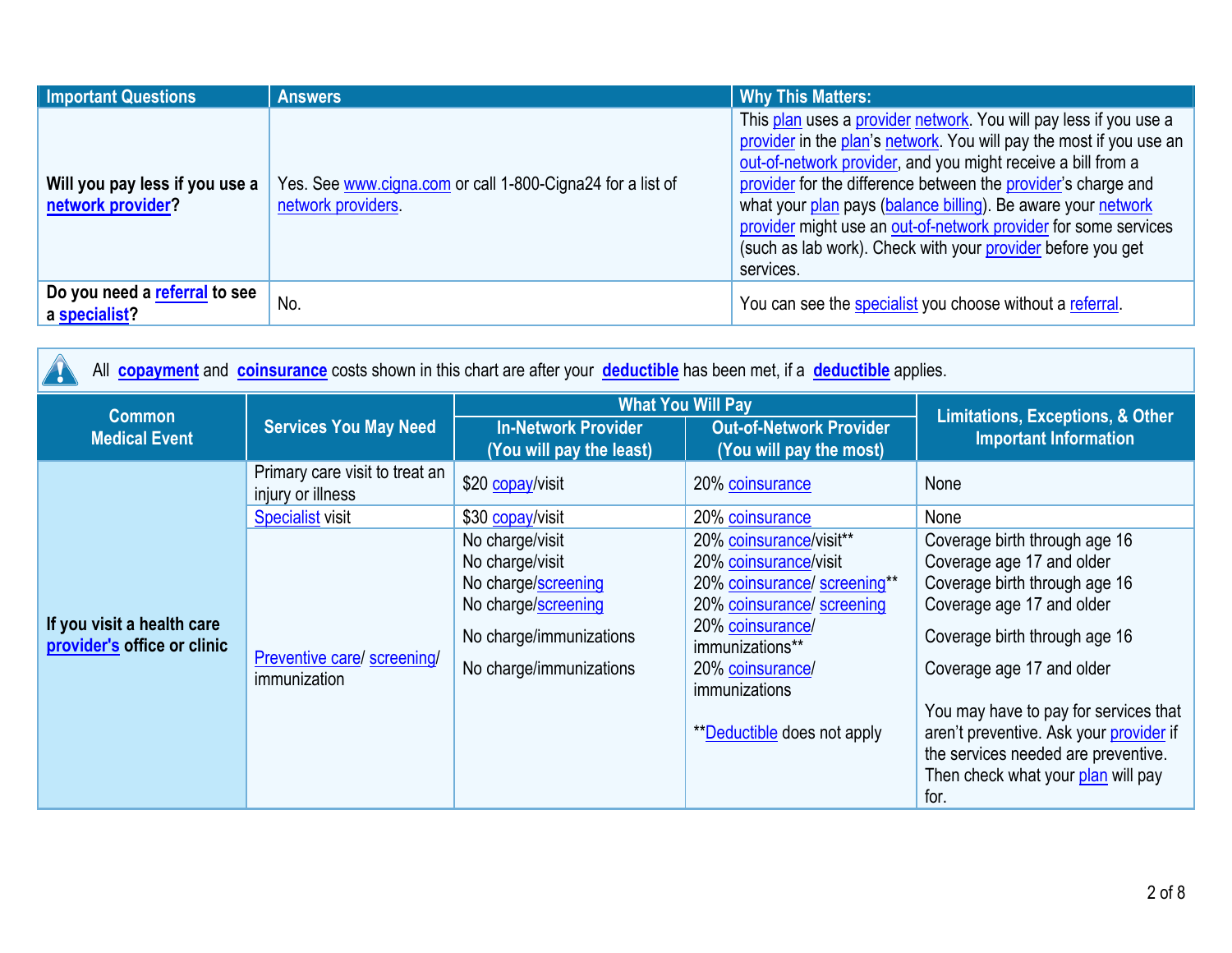| <b>Common</b>                                                                            |                                                   | <b>What You Will Pay</b>                                                                                                                                                      |                                                                                         |                                                                                                                                             |  |
|------------------------------------------------------------------------------------------|---------------------------------------------------|-------------------------------------------------------------------------------------------------------------------------------------------------------------------------------|-----------------------------------------------------------------------------------------|---------------------------------------------------------------------------------------------------------------------------------------------|--|
| <b>Medical Event</b>                                                                     | <b>Services You May Need</b>                      | <b>In-Network Provider</b><br>(You will pay the least)                                                                                                                        | <b>Out-of-Network Provider</b><br>(You will pay the most)                               | <b>Limitations, Exceptions, &amp; Other</b><br><b>Important Information</b>                                                                 |  |
| If you have a test                                                                       | Diagnostic test (x-ray, blood<br>work)            | 10% coinsurance                                                                                                                                                               | 20% coinsurance                                                                         | None                                                                                                                                        |  |
|                                                                                          | Imaging (CT/PET scans,<br>MRI <sub>s</sub> )      | 10% coinsurance                                                                                                                                                               | 20% coinsurance                                                                         | None                                                                                                                                        |  |
|                                                                                          | Generic drugs (Tier 1)                            | \$10 copay/prescription (retail<br>30 days), \$20<br>copay/prescription (retail &<br>home delivery 90 days)                                                                   | 20% coinsurance/prescription<br>(retail and home delivery)<br>Deductible does not apply |                                                                                                                                             |  |
| If you need drugs to treat<br>your illness or condition                                  | Preferred brand drugs (Tier<br>2)                 | \$30 copay/prescription (retail<br>30 days), \$60<br>copay/prescription (retail &<br>home delivery 90 days)                                                                   | 20% coinsurance/prescription<br>(retail and home delivery)<br>Deductible does not apply | Coverage is limited up to a 90-day<br>supply (retail and home delivery).<br>Certain limitations may apply,<br>including, for example: prior |  |
| More information about<br>prescription drug coverage<br>is available at<br>www.cigna.com | Non-preferred brand drugs<br>(Tier 3)             | \$50 copay/prescription (retail<br>30 days), \$100<br>copay/prescription (retail &<br>home delivery 90 days)                                                                  | 20% coinsurance/prescription<br>(retail and home delivery)<br>Deductible does not apply | authorization, step therapy, quantity<br>limits.<br>In-network Federally required                                                           |  |
|                                                                                          | Specialty drugs (Tier 4)                          | \$75 copay/self-administered<br>injectable prescription (retail 30<br>days), \$150 copay/self-<br>administered injectable<br>prescription (retail & home<br>delivery 90 days) | 20% coinsurance/prescription<br>(retail and home delivery)<br>Deductible does not apply | preventive drugs will be provided at<br>no charge.                                                                                          |  |
| If you have outpatient<br>surgery                                                        | Facility fee (e.g.,<br>ambulatory surgery center) | \$25 copay/visit                                                                                                                                                              | 20% coinsurance                                                                         | Per visit copay is waived for non-<br>surgical procedures.                                                                                  |  |
|                                                                                          | Physician/surgeon fees                            | 10% coinsurance                                                                                                                                                               | 20% coinsurance                                                                         | None                                                                                                                                        |  |
|                                                                                          | <b>Emergency room care</b>                        | \$150 copay/visit                                                                                                                                                             | \$150 copay/visit<br>Deductible does not apply                                          | Per visit copay is waived if admitted                                                                                                       |  |
| If you need immediate<br>medical attention                                               | <b>Emergency medical</b><br>transportation        | 10% coinsurance                                                                                                                                                               | 10% coinsurance<br>Deductible does not apply                                            | None                                                                                                                                        |  |
|                                                                                          | <b>Urgent care</b>                                | \$30 copay/visit                                                                                                                                                              | \$30 copay/visit<br>Deductible does not apply                                           | None                                                                                                                                        |  |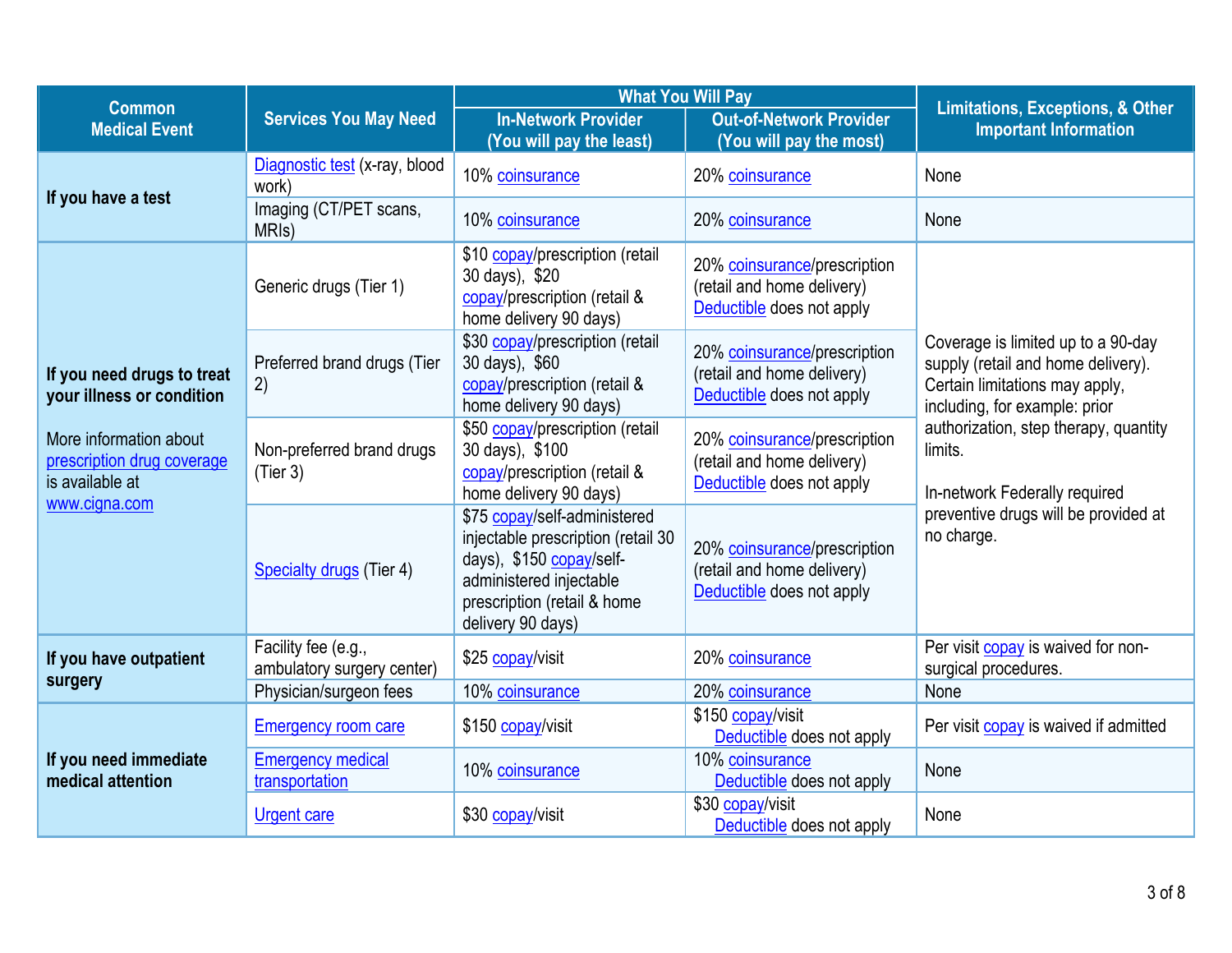| <b>Common</b>                                                                   |                                              | <b>What You Will Pay</b>                                |                                                                       | <b>Limitations, Exceptions, &amp; Other</b>                                                                                                                                                                                                                    |
|---------------------------------------------------------------------------------|----------------------------------------------|---------------------------------------------------------|-----------------------------------------------------------------------|----------------------------------------------------------------------------------------------------------------------------------------------------------------------------------------------------------------------------------------------------------------|
| <b>Medical Event</b>                                                            | <b>Services You May Need</b>                 | <b>In-Network Provider</b><br>(You will pay the least)  | <b>Out-of-Network Provider</b><br>(You will pay the most)             | <b>Important Information</b>                                                                                                                                                                                                                                   |
|                                                                                 | Facility fee (e.g., hospital<br>room)        | \$300 copay/admission                                   | \$600 deductible/admission,<br>plus 20% coinsurance                   | 50% penalty for no out-of-network<br>precertification.                                                                                                                                                                                                         |
| If you have a hospital stay                                                     | Physician/surgeon fees                       | 10% coinsurance                                         | 20% coinsurance                                                       | 50% penalty for no out-of-network<br>precertification.                                                                                                                                                                                                         |
| If you need mental health,<br>behavioral health, or<br>substance abuse services | Outpatient services                          | \$30 copay/office visit<br>No charge/all other services | 20% coinsurance/office visit<br>20% coinsurance/all other<br>services | None                                                                                                                                                                                                                                                           |
|                                                                                 | Inpatient services                           | \$300 copay/admission                                   | \$600 deductible/admission,<br>plus 20% coinsurance                   | 50% penalty for no out-of-network<br>precertification.                                                                                                                                                                                                         |
| If you are pregnant                                                             | Office visits                                | 10% coinsurance                                         | 20% coinsurance                                                       | Primary Care or <b>Specialist</b> benefit<br>levels apply for initial visit to confirm<br>pregnancy.                                                                                                                                                           |
|                                                                                 | Childbirth/delivery<br>professional services | 10% coinsurance                                         | 20% coinsurance                                                       |                                                                                                                                                                                                                                                                |
|                                                                                 | Childbirth/delivery facility<br>services     | \$300 copay/admission                                   | \$600 deductible/admission,<br>plus 20% coinsurance                   | Cost sharing does not apply for<br>preventive services.<br>Depending on the type of services, a<br>copayment, coinsurance or deductible<br>may apply. Maternity care may<br>include tests and services described<br>elsewhere in the SBC (i.e.<br>ultrasound). |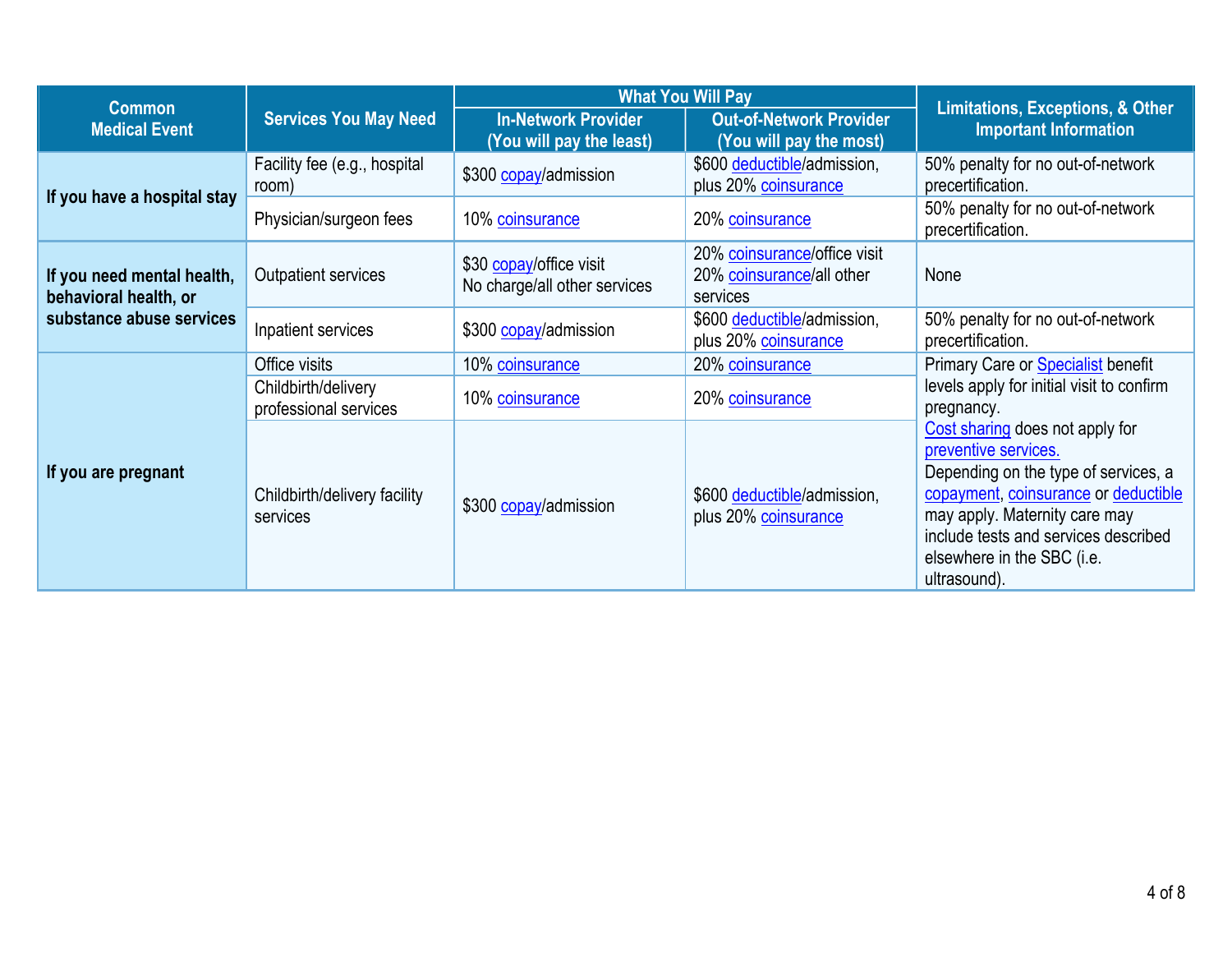|                                                                      | <b>Services You May Need</b>   | <b>What You Will Pay</b>                                             |                                                                      |                                                                                                                                                                      |
|----------------------------------------------------------------------|--------------------------------|----------------------------------------------------------------------|----------------------------------------------------------------------|----------------------------------------------------------------------------------------------------------------------------------------------------------------------|
| <b>Common</b><br><b>Medical Event</b>                                |                                | <b>In-Network Provider</b><br>(You will pay the least)               | <b>Out-of-Network Provider</b><br>(You will pay the most)            | <b>Limitations, Exceptions, &amp; Other</b><br><b>Important Information</b>                                                                                          |
| If you need help<br>recovering or have other<br>special health needs | Home health care               | 10% coinsurance                                                      | 20% coinsurance                                                      | Coverage is limited to 60 days annual<br>max.<br>16 hour maximum per day (The limit is<br>not applicable to mental health and<br>substance use disorder conditions.) |
|                                                                      | <b>Rehabilitation services</b> | \$20 copay/PCP visit                                                 | 20% coinsurance/PCP visit                                            | Coverage is limited to annual max of<br>90 days for Rehabilitation, Cardiac<br>rehab and Chiropractic care services.                                                 |
|                                                                      |                                | \$30 copay/ Specialist visit                                         | 20% coinsurance/ Specialist<br>visit                                 | Limits are not applicable to mental<br>health conditions for Physical, Speech<br>and Occupational therapies.                                                         |
|                                                                      | <b>Habilitation services</b>   | \$20 copay/PCP visit<br>\$30 copay/ Specialist visit                 | 20% coinsurance/PCP visit<br>20% coinsurance/ Specialist<br>visit    | Coverage is limited for age 19 and<br>under with unlimited annual max.                                                                                               |
|                                                                      | <b>Skilled nursing care</b>    | 10% coinsurance                                                      | 20% coinsurance                                                      | 50% penalty for no out-of-network<br>precertification.<br>Coverage is limited to 60 days annual<br>max.                                                              |
|                                                                      | Durable medical equipment      | 10% coinsurance                                                      | 20% coinsurance                                                      | None                                                                                                                                                                 |
|                                                                      | <b>Hospice services</b>        | 10% coinsurance/inpatient;<br>10% coinsurance/outpatient<br>services | 20% coinsurance/inpatient;<br>20% coinsurance/outpatient<br>services | 50% penalty for failure to precertify<br>out-of-network inpatient hospice<br>services.                                                                               |
|                                                                      | Children's eye exam            | Not covered                                                          | Not covered                                                          | None                                                                                                                                                                 |
| If your child needs dental                                           | Children's glasses             | Not covered                                                          | Not covered                                                          | None                                                                                                                                                                 |
| or eye care                                                          | Children's dental check-up     | Not covered                                                          | Not covered                                                          | None                                                                                                                                                                 |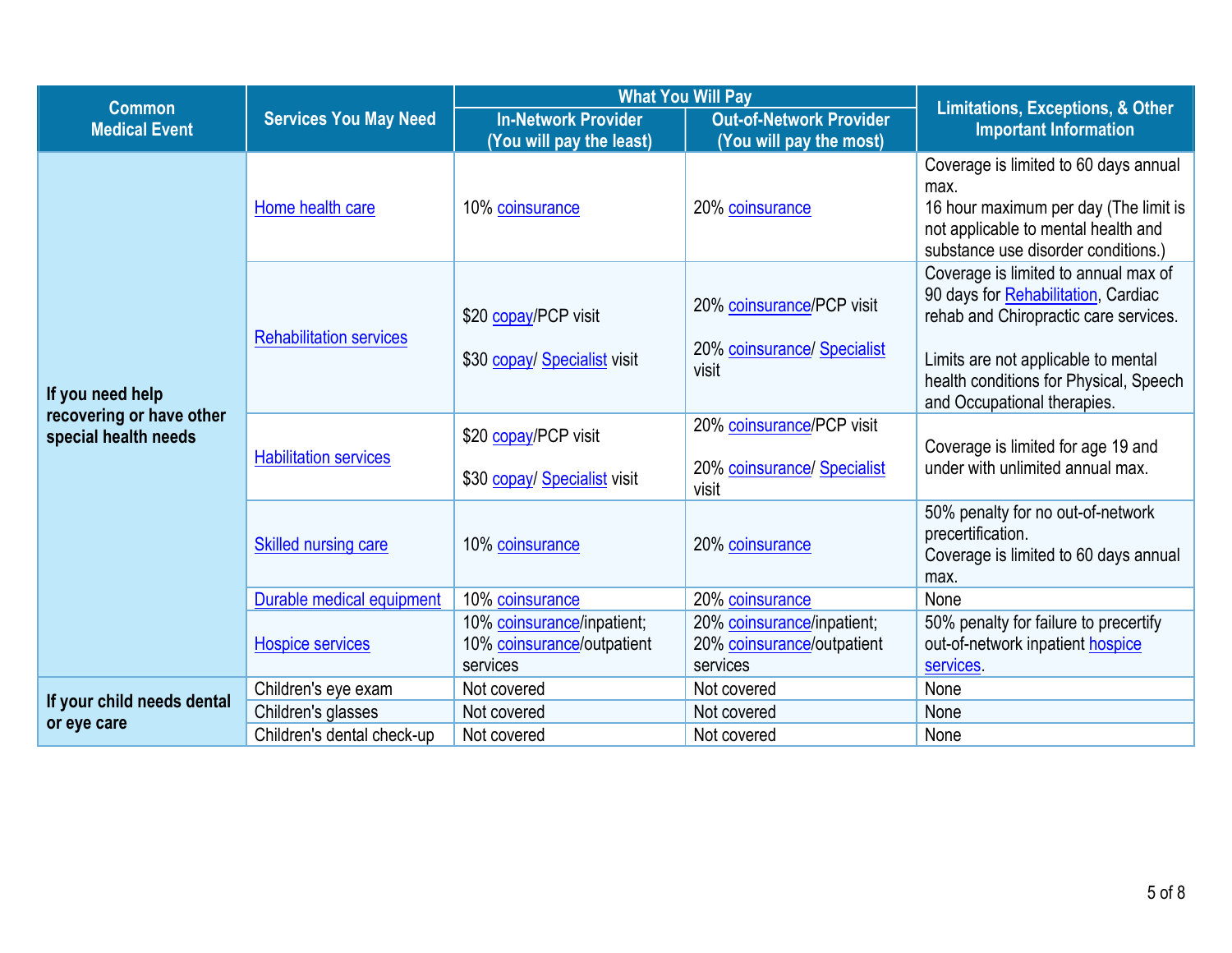# **Excluded Services & Other Covered Services:**

| Services Your Plan Generally Does NOT Cover (Check your policy or plan document for more information and a list of any other excluded services.) |                                                 |                                                       |  |  |
|--------------------------------------------------------------------------------------------------------------------------------------------------|-------------------------------------------------|-------------------------------------------------------|--|--|
| Cosmetic surgery                                                                                                                                 | Long-term care                                  | Routine eye care (Adult)                              |  |  |
| Dental care (Adult)                                                                                                                              | Non-emergency care when traveling outside the   | Routine foot care                                     |  |  |
| Dental care (Children)                                                                                                                           | U.S.                                            | Weight loss programs                                  |  |  |
| Eye care (Children)                                                                                                                              | Private-duty nursing                            |                                                       |  |  |
| Other Covered Services (Limitations may apply to these services. This isn't a complete list. Please see your plan document.)                     |                                                 |                                                       |  |  |
| Acupuncture                                                                                                                                      | Chiropractic care (combined with Rehabilitation | Infertility treatment - In vitro fertilization (up to |  |  |
| <b>Bariatric surgery</b>                                                                                                                         | Services)                                       | 3 attempts per live birth)                            |  |  |
|                                                                                                                                                  | Hearing aids (2 (one per ear) devices per 36    |                                                       |  |  |
|                                                                                                                                                  | months, through age 18)                         |                                                       |  |  |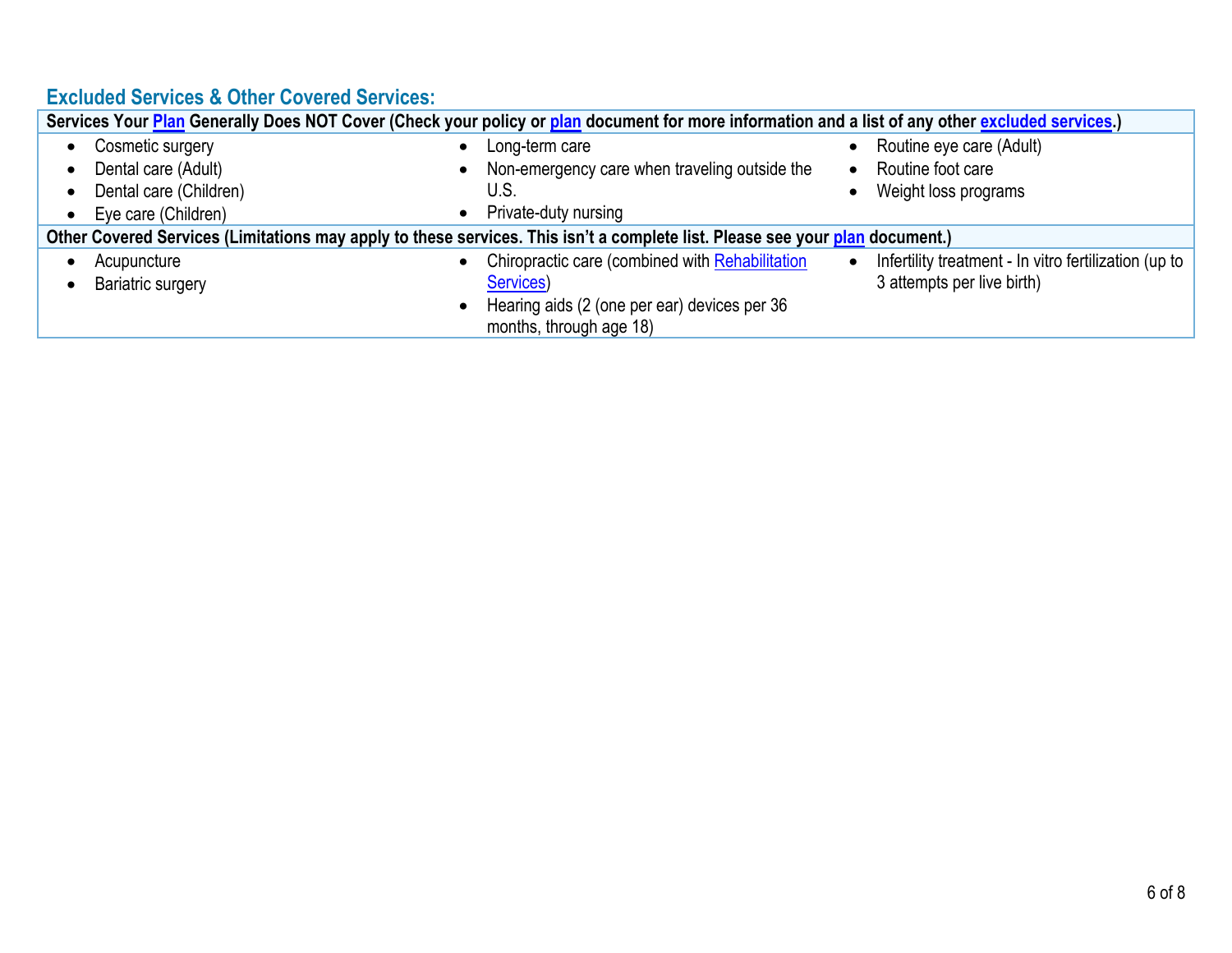#### **Your Rights to Continue Coverage:**

There are agencies that can help if you want to continue your coverage after it ends. The contact information for those agencies is: Department of Health and Human Services, Center for Consumer Information and Insurance Oversight, at 1-877-267-2323 x61565 or [www.cciio.cms.gov.](http://www.cciio.cms.gov/) Other coverage options may be available to you too, including buying individual insurance coverage through the [Health Insurance](https://www.healthcare.gov/sbc-glossary/#health-insurance) [Marketplace](https://www.healthcare.gov/sbc-glossary/#marketplace). For more information about the [Marketplace,](https://www.healthcare.gov/sbc-glossary/#marketplace) visit [www.HealthCare.gov](http://www.healthcare.gov/) or call 1-800-318-2596.

#### **Your Grievance and Appeals Rights:**

There are agencies that can help if you have a complaint against your [plan](https://www.healthcare.gov/sbc-glossary/#plan) for a denial of a [claim](https://www.healthcare.gov/sbc-glossary/#claim). This complaint is called a [grievance](https://www.healthcare.gov/sbc-glossary/#grievance) or [appeal.](https://www.healthcare.gov/sbc-glossary/#appeal) For more information about your rights, look at the explanation of benefits you will receive for that medical [claim](https://www.healthcare.gov/sbc-glossary/#claim). Your [plan](https://www.healthcare.gov/sbc-glossary/#plan) documents also provide complete information to submit a [claim](https://www.healthcare.gov/sbc-glossary/#claim), [appeal](https://www.healthcare.gov/sbc-glossary/#appeal), or a [grievance](https://www.healthcare.gov/sbc-glossary/#grievance) for any reason to your [plan](https://www.healthcare.gov/sbc-glossary/#plan). For more information about your rights, this notice, or assistance, you can contact Cigna Customer service at 1-800-Cigna24. You may also contact the Department of Labor's Employee Benefits Security Administration at 1-866-444-EBSA (3272) or [www.dol.gov/ebsa/healthreform](https://www.dol.gov/agencies/ebsa/laws-and-regulations/laws/affordable-care-act/) or the Maryland Insurance Administration at 1-800-492-6116. Additionally, a consumer assistance program can help you file your [appeal.](https://www.healthcare.gov/sbc-glossary/#appeal) Contact the program for this [plan's](https://www.healthcare.gov/sbc-glossary/#plan) situs state: Maryland Office of the Attorney General at 877-261-8807. However, for information regarding your own state's consumer assistance program refer to [www.healthcare.gov](http://www.healthcare.gov/).

### **Does this plan provide Minimum Essential Coverage? Yes**

[Minimum Essential Coverage](https://www.healthcare.gov/sbc-glossary/#minimum-essential-coverage) generally includes [plans,](https://www.healthcare.gov/sbc-glossary/#plan) [health insurance](https://www.healthcare.gov/sbc-glossary/#health-insurance) available through the [Marketplace](https://www.healthcare.gov/sbc-glossary/#marketplace) or other individual market policies, Medicare, Medicaid, CHIP, TRICARE, and certain other coverage. If you are eligible for certain types of [Minimum Essential Coverage,](https://www.healthcare.gov/sbc-glossary/#minimum-essential-coverage) you may not be eligible for the [premium tax credit](https://www.healthcare.gov/sbc-glossary/#premium-tax-credits).

### **Does this plan meet the Minimum Value Standards? Yes**

If your [plan](https://www.healthcare.gov/sbc-glossary/#plan) doesn't meet the [Minimum Value Standards,](https://www.healthcare.gov/sbc-glossary/#minimum-value-standard) you may be eligible for a [premium tax credit](https://www.healthcare.gov/sbc-glossary/#premium-tax-credits) to help you pay for a [plan](https://www.healthcare.gov/sbc-glossary/#plan) through the [Marketplace.](https://www.healthcare.gov/sbc-glossary/#marketplace)

### **Language Access Services:**

Spanish (Español): Para obtener asistencia en Español, llame al 1-800-244-6224. Tagalog (Tagalog): Kung kailangan ninyo ang tulong sa Tagalog tumawag sa 1-800-244-6224. Chinese (中文): 如果需要中文的帮助,请拨打这个号码 1-800-244-6224. Navajo (Dine): Dinek'ehgo shika at'ohwol ninisingo, kwiijigo holne' 1-800-244-6224.

*----------------------To see examples of how this [plan](https://www.healthcare.gov/sbc-glossary/#plan) might cover costs for a sample medical situation, see the next section.-----------*